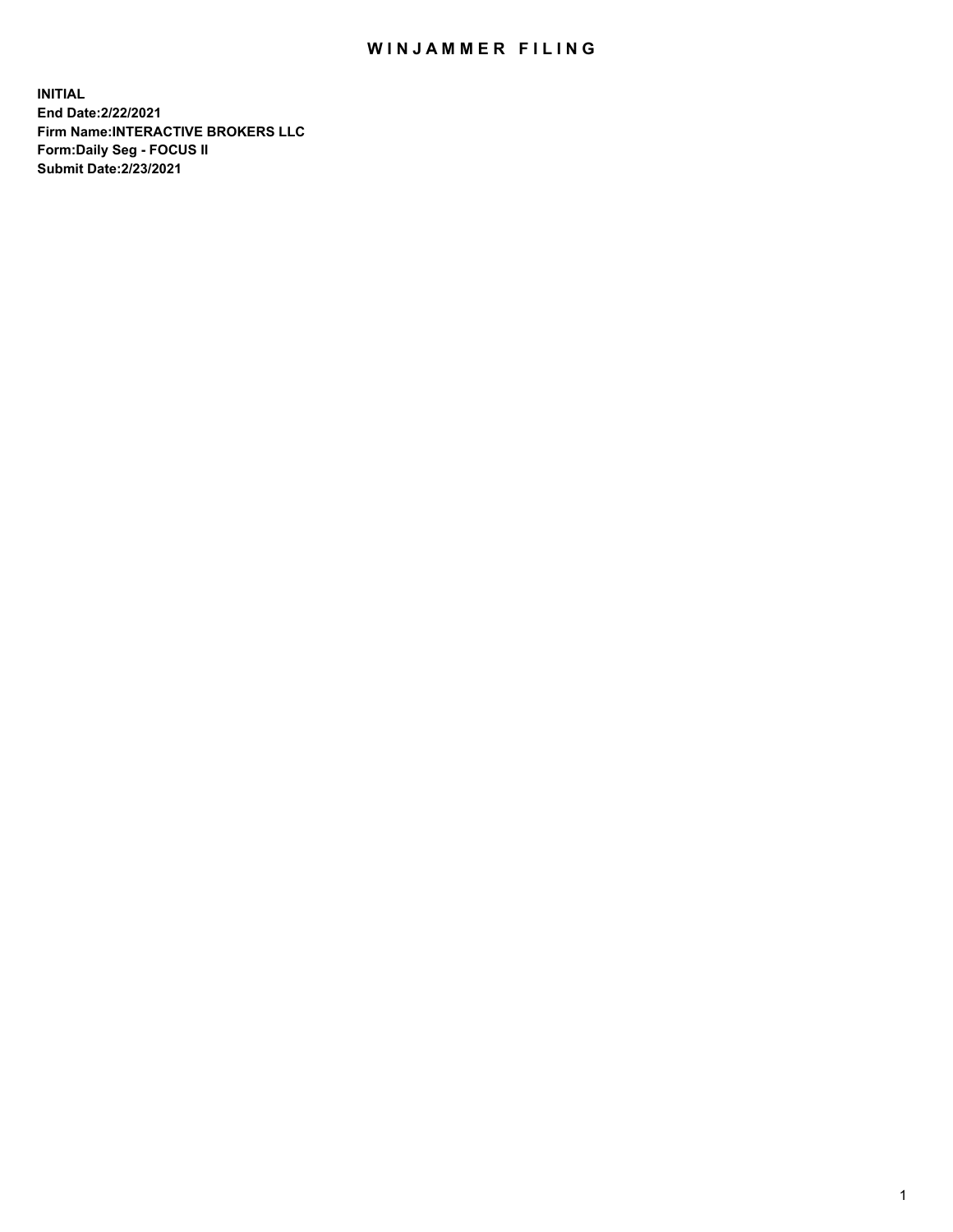**INITIAL End Date:2/22/2021 Firm Name:INTERACTIVE BROKERS LLC Form:Daily Seg - FOCUS II Submit Date:2/23/2021 Daily Segregation - Cover Page**

| Name of Company                                                                                                                                                                                                                                                                                                                | <b>INTERACTIVE BROKERS LLC</b>                                                     |  |
|--------------------------------------------------------------------------------------------------------------------------------------------------------------------------------------------------------------------------------------------------------------------------------------------------------------------------------|------------------------------------------------------------------------------------|--|
| <b>Contact Name</b>                                                                                                                                                                                                                                                                                                            | James Menicucci                                                                    |  |
| <b>Contact Phone Number</b>                                                                                                                                                                                                                                                                                                    | 203-618-8085                                                                       |  |
| <b>Contact Email Address</b>                                                                                                                                                                                                                                                                                                   | jmenicucci@interactivebrokers.c<br>om                                              |  |
| FCM's Customer Segregated Funds Residual Interest Target (choose one):<br>a. Minimum dollar amount: ; or<br>b. Minimum percentage of customer segregated funds required:% ; or<br>c. Dollar amount range between: and; or<br>d. Percentage range of customer segregated funds required between:% and%.                         | $\overline{\mathbf{0}}$<br>$\pmb{0}$<br>155,000,000 245,000,000<br>0 <sub>0</sub>  |  |
| FCM's Customer Secured Amount Funds Residual Interest Target (choose one):<br>a. Minimum dollar amount: ; or<br>b. Minimum percentage of customer secured funds required:% ; or<br>c. Dollar amount range between: and; or<br>d. Percentage range of customer secured funds required between:% and%.                           | $\overline{\mathbf{0}}$<br>$\overline{\mathbf{0}}$<br>80,000,000 120,000,000<br>00 |  |
| FCM's Cleared Swaps Customer Collateral Residual Interest Target (choose one):<br>a. Minimum dollar amount: ; or<br>b. Minimum percentage of cleared swaps customer collateral required:% ; or<br>c. Dollar amount range between: and; or<br>d. Percentage range of cleared swaps customer collateral required between:% and%. | $\frac{0}{0}$<br>0 <sub>0</sub><br>0 <sub>0</sub>                                  |  |

Attach supporting documents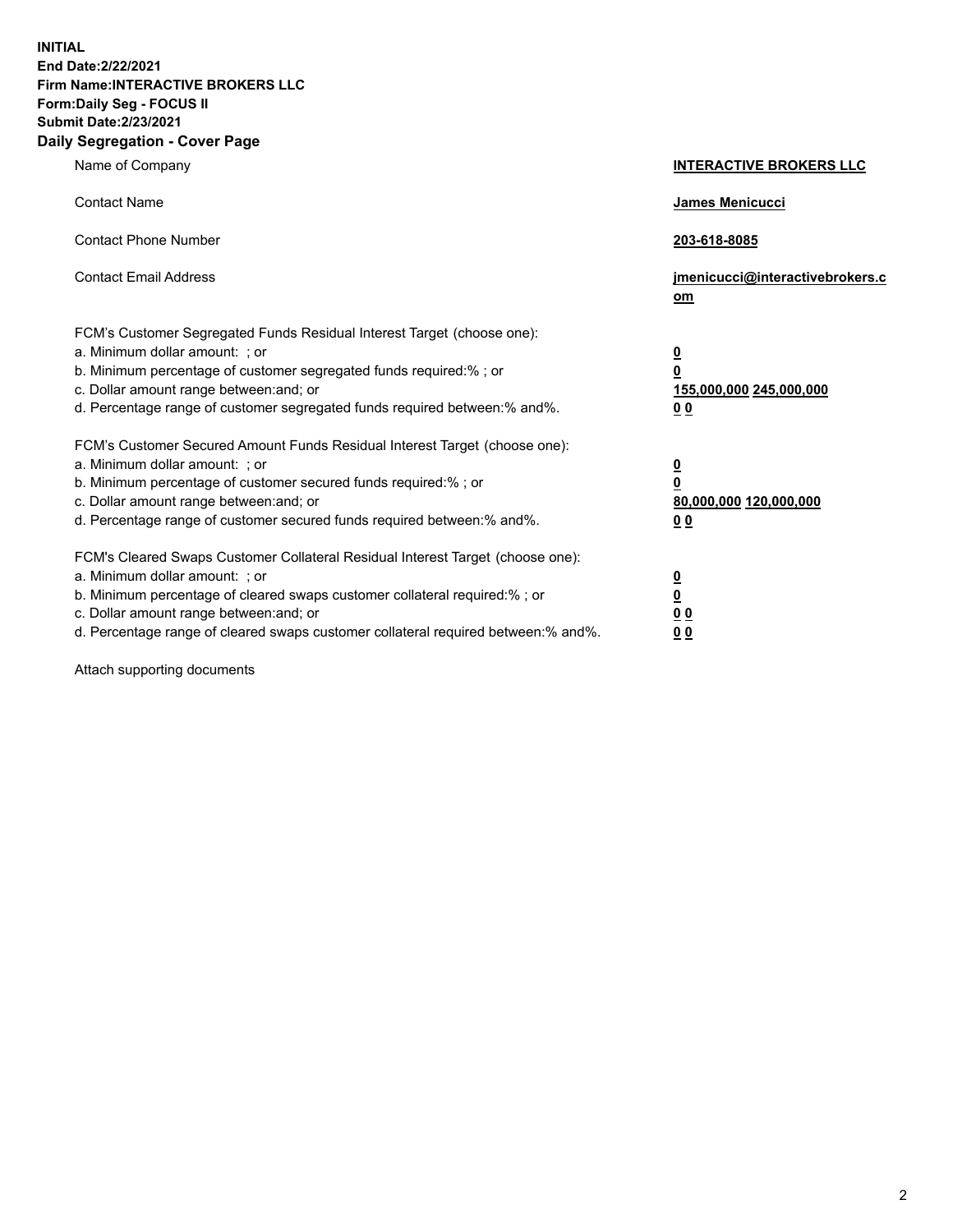**INITIAL End Date:2/22/2021 Firm Name:INTERACTIVE BROKERS LLC Form:Daily Seg - FOCUS II Submit Date:2/23/2021 Daily Segregation - Secured Amounts**

## Foreign Futures and Foreign Options Secured Amounts Amount required to be set aside pursuant to law, rule or regulation of a foreign government or a rule of a self-regulatory organization authorized thereunder **0** [7305] 1. Net ledger balance - Foreign Futures and Foreign Option Trading - All Customers A. Cash **492,074,264** [7315] B. Securities (at market) **0** [7317] 2. Net unrealized profit (loss) in open futures contracts traded on a foreign board of trade **17,453,520** [7325] 3. Exchange traded options a. Market value of open option contracts purchased on a foreign board of trade **113,677** [7335] b. Market value of open contracts granted (sold) on a foreign board of trade **-11,125** [7337] 4. Net equity (deficit) (add lines 1. 2. and 3.) **509,630,336** [7345] 5. Account liquidating to a deficit and account with a debit balances - gross amount **10,392** [7351] Less: amount offset by customer owned securities **0** [7352] **10,392** [7354] 6. Amount required to be set aside as the secured amount - Net Liquidating Equity Method (add lines 4 and 5) **509,640,728** [7355] 7. Greater of amount required to be set aside pursuant to foreign jurisdiction (above) or line 6. **509,640,728** [7360] FUNDS DEPOSITED IN SEPARATE REGULATION 30.7 ACCOUNTS 1. Cash in banks A. Banks located in the United States **87,221,767** [7500] B. Other banks qualified under Regulation 30.7 **0** [7520] **87,221,767** [7530] 2. Securities A. In safekeeping with banks located in the United States **324,996,750** [7540] B. In safekeeping with other banks qualified under Regulation 30.7 **0** [7560] **324,996,750** [7570] 3. Equities with registered futures commission merchants A. Cash **0** [7580] B. Securities **0** [7590] C. Unrealized gain (loss) on open futures contracts **0** [7600] D. Value of long option contracts **0** [7610] E. Value of short option contracts **0** [7615] **0** [7620] 4. Amounts held by clearing organizations of foreign boards of trade A. Cash **0** [7640] B. Securities **0** [7650] C. Amount due to (from) clearing organization - daily variation **0** [7660] D. Value of long option contracts **0** [7670] E. Value of short option contracts **0** [7675] **0** [7680] 5. Amounts held by members of foreign boards of trade A. Cash **224,058,820** [7700] B. Securities **0** [7710] C. Unrealized gain (loss) on open futures contracts **2,091,003** [7720] D. Value of long option contracts **113,677** [7730] E. Value of short option contracts **-11,125** [7735] **226,252,375** [7740] 6. Amounts with other depositories designated by a foreign board of trade **0** [7760] 7. Segregated funds on hand **0** [7765]<br>
8. Total funds in separate section 30.7 accounts **1990 12:00 12:00 12:00 12:00 12:00 12:00 12:00 12:00 12:00** 8. Total funds in separate section 30.7 accounts 9. Excess (deficiency) Set Aside for Secured Amount (subtract line 7 Secured Statement Page 1 from Line 8) **128,830,164** [7380] 10. Management Target Amount for Excess funds in separate section 30.7 accounts **80,000,000** [7780] 11. Excess (deficiency) funds in separate 30.7 accounts over (under) Management Target **48,830,164** [7785]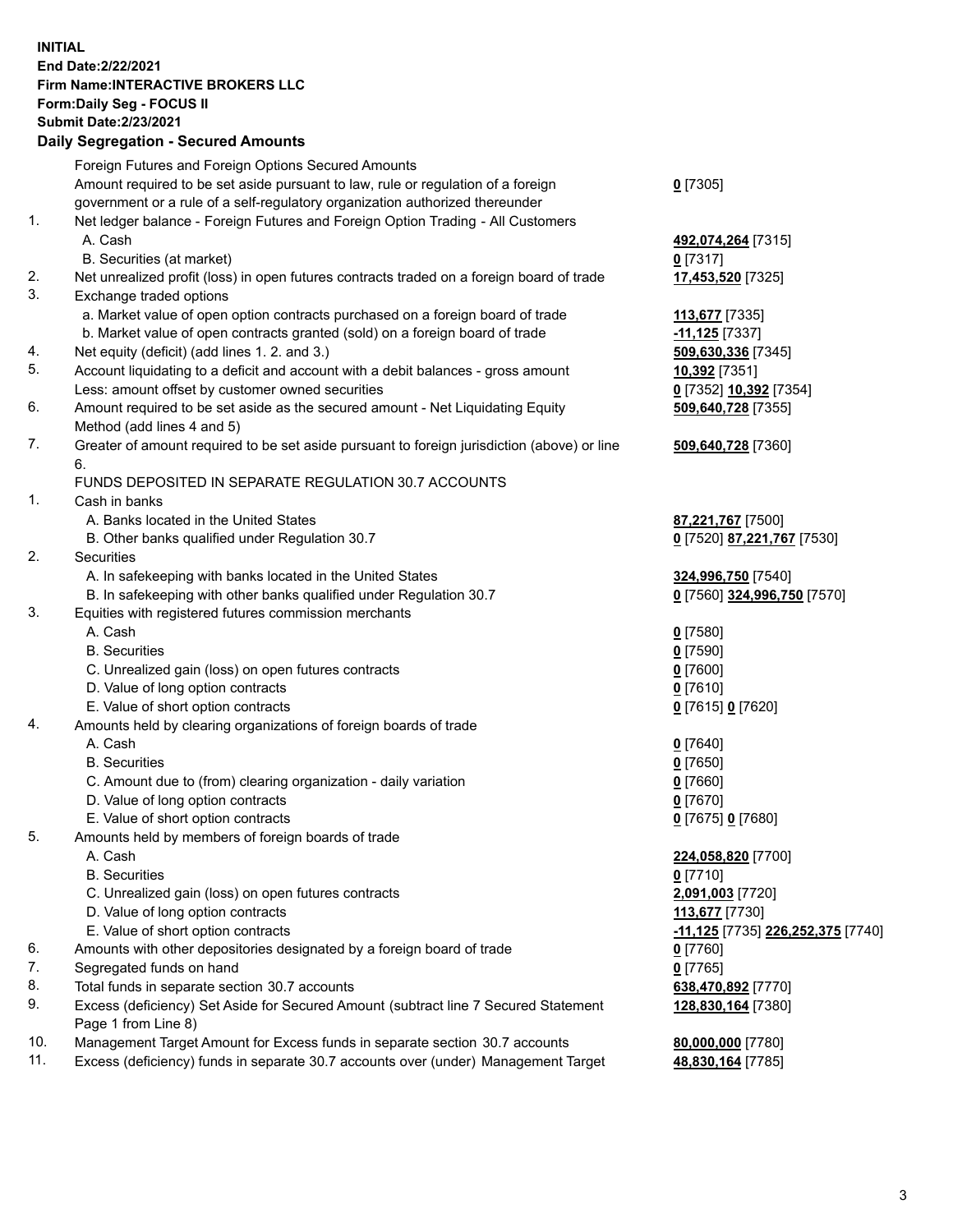**INITIAL End Date:2/22/2021 Firm Name:INTERACTIVE BROKERS LLC Form:Daily Seg - FOCUS II Submit Date:2/23/2021 Daily Segregation - Segregation Statement** SEGREGATION REQUIREMENTS(Section 4d(2) of the CEAct) 1. Net ledger balance A. Cash **5,994,837,875** [7010] B. Securities (at market) **0** [7020] 2. Net unrealized profit (loss) in open futures contracts traded on a contract market **512,619,859** [7030] 3. Exchange traded options A. Add market value of open option contracts purchased on a contract market **312,608,682** [7032] B. Deduct market value of open option contracts granted (sold) on a contract market **-260,587,533** [7033] 4. Net equity (deficit) (add lines 1, 2 and 3) **6,559,478,883** [7040] 5. Accounts liquidating to a deficit and accounts with debit balances - gross amount **3,230,200** [7045] Less: amount offset by customer securities **0** [7047] **3,230,200** [7050] 6. Amount required to be segregated (add lines 4 and 5) **6,562,709,083** [7060] FUNDS IN SEGREGATED ACCOUNTS 7. Deposited in segregated funds bank accounts A. Cash **2,362,537,095** [7070] B. Securities representing investments of customers' funds (at market) **1,904,476,455** [7080] C. Securities held for particular customers or option customers in lieu of cash (at market) **0** [7090] 8. Margins on deposit with derivatives clearing organizations of contract markets A. Cash **502,863,972** [7100] B. Securities representing investments of customers' funds (at market) **1,909,199,539** [7110] C. Securities held for particular customers or option customers in lieu of cash (at market) **0** [7120] 9. Net settlement from (to) derivatives clearing organizations of contract markets **28,612,559** [7130] 10. Exchange traded options A. Value of open long option contracts **312,244,494** [7132] B. Value of open short option contracts **-260,427,307** [7133] 11. Net equities with other FCMs A. Net liquidating equity **0** [7140] B. Securities representing investments of customers' funds (at market) **0** [7160] C. Securities held for particular customers or option customers in lieu of cash (at market) **0** [7170] 12. Segregated funds on hand **0** [7150] 13. Total amount in segregation (add lines 7 through 12) **6,759,506,807** [7180] 14. Excess (deficiency) funds in segregation (subtract line 6 from line 13) **196,797,724** [7190] 15. Management Target Amount for Excess funds in segregation **155,000,000** [7194] 16. Excess (deficiency) funds in segregation over (under) Management Target Amount **41,797,724** [7198]

Excess